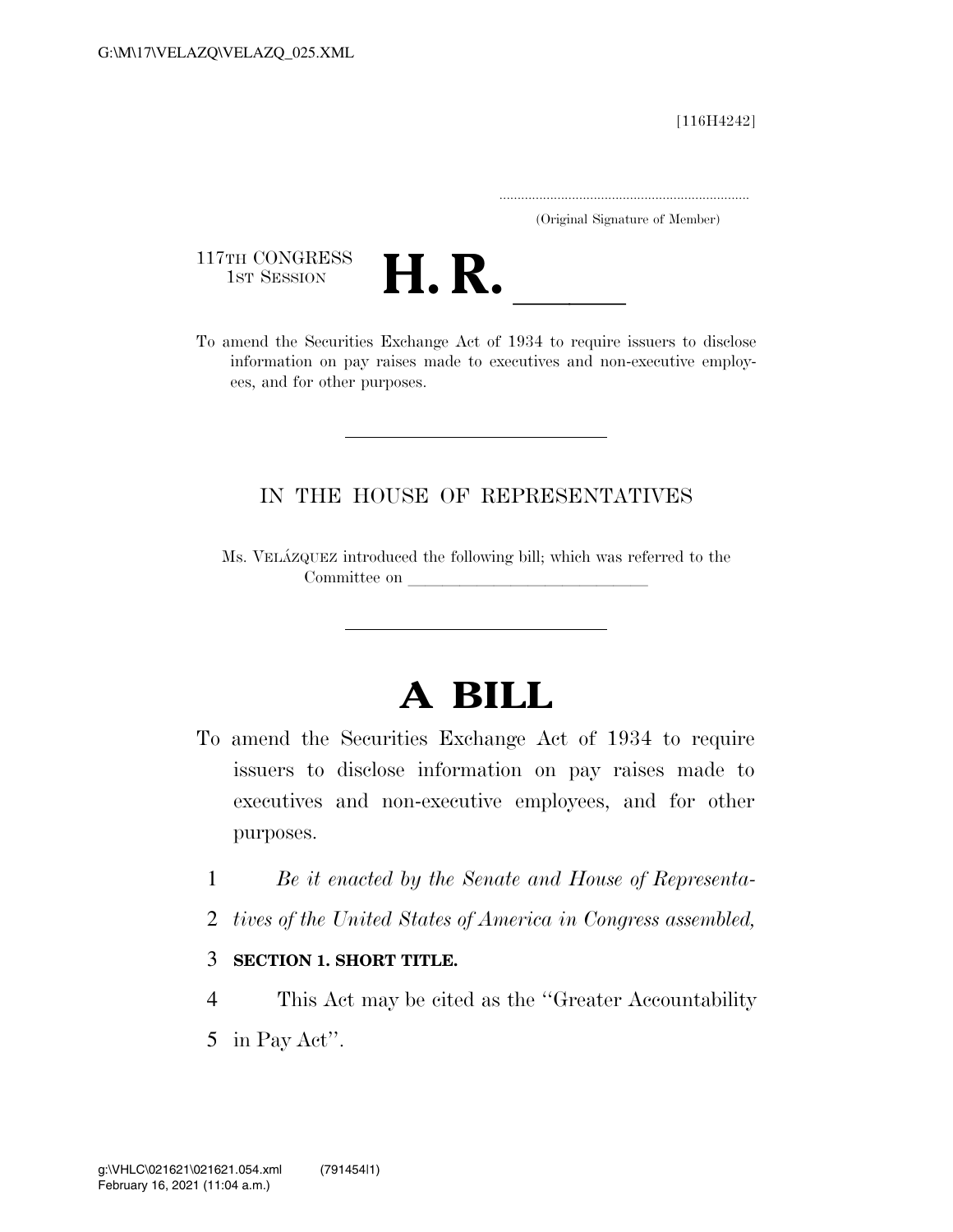## **SEC. 2. PAY RAISE DISCLOSURES.**

 Section 13 of the Securities Exchange Act of 1934 (15 U.S.C. 78m) is amended by adding at the end the following:

 ''(s) PAY RAISE DISCLOSURES.—An issuer required 6 to file an annual report under this section or section  $15(d)$ , that is not an emerging growth company, shall include in such report—

 $\frac{1}{2}$  (1) the percentage increase in the median of the annual total compensation of all executive offi- cers (as such term is defined in section 240.3b–7 of title 17, Code of Federal Regulations) of the issuer over the last completed fiscal year;

 $(2)$  the percentage increase in the median of the annual total compensation of all employees of the issuer, excluding executive officers, over the last completed fiscal year;

 ''(3) the ratio of the percentage described in paragraph (1) to the percentage described in para-graph (2);

21 ''(4) a comparison of the percentage described in paragraph (1) to the percentage change over the same period in the Consumer Price Index for All Urban Consumers published by the Bureau of Labor Statistics of the Department of Labor; and